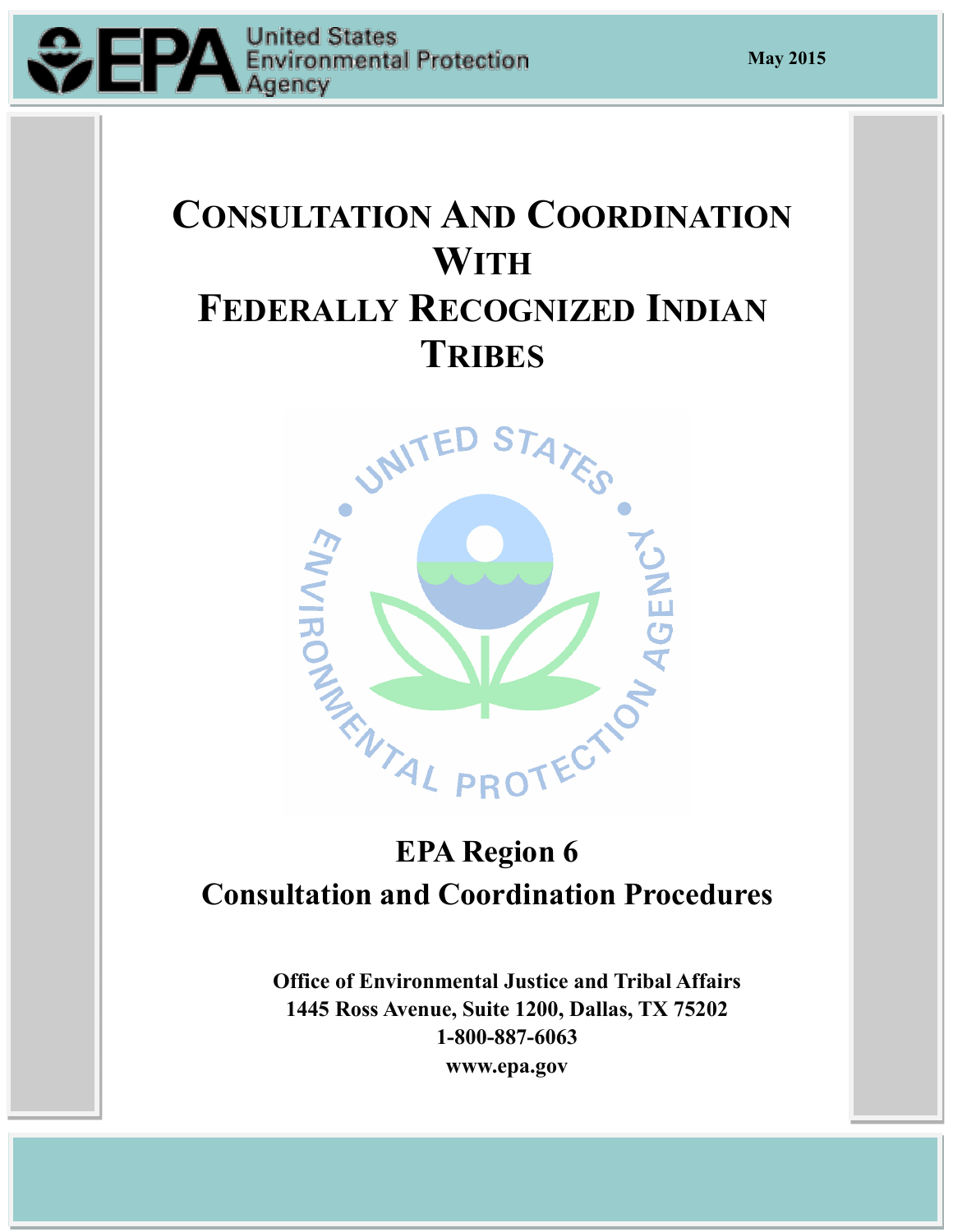# **Table of Contents**

| 1.4.2 Responding to Tribal Concerns and Closing Out the Consultation Process 8 |
|--------------------------------------------------------------------------------|
|                                                                                |
|                                                                                |
|                                                                                |
| 9                                                                              |
|                                                                                |
|                                                                                |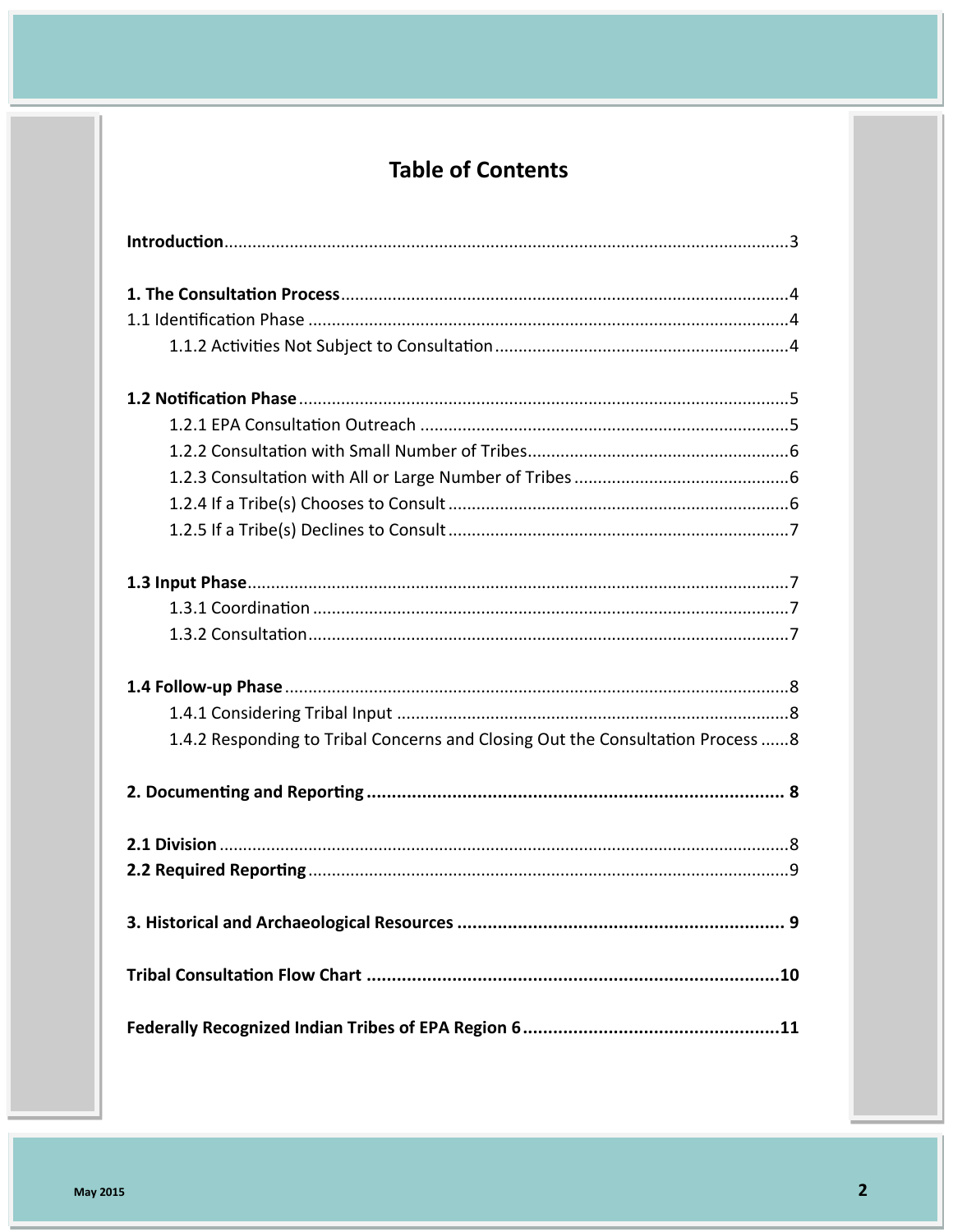# **Introduction**

#### **Purpose and Scope**

EPA's National Tribal Consultation Policy is to consult on a government-to-government basis with federally recognized Tribal governments when EPA actions and decisions may affect a Tribe. The *EPA Policy on Consultation and Coordination with Indian Tribes (May 4, 2011)* ("EPA Tribal Consultation Policy") establishes national guidelines and institutional controls for consultation across EPA. The Region 6 Tribal Consultation and Coordination Procedures ("Procedures") are consistent with the agency-wide consultation policy, but include more specific guidelines for the consultation process to increase the effectiveness of working with Tribes in Region 6.

These Procedures do not supersede any EPA agency-wide consultation policies or procedures, or those developed by individual Tribes. These Procedures do not replace individual EPA-Tribal memoranda of agreement, consultation plans, Tribal Environmental Agreements (TEAs), or other specific agreements between Region 6 and a Tribe or Tribes. These Procedures do not apply to the Region 6 formal civil enforcement process or consultations initiated by EPA Headquarters. Primary guidance on consultation on civil compliance monitoring and enforcement actions is found in the *Guidance on the Enforcement Priorities Outlined in the 1984 Indian Policy, Questions and Answers on the Tribal Enforcement Process* and the *Region 6 Guidance on Compliance Monitoring,* and *Compliance Assistance, and Civil Enforcement at Tribal Facilities*.

For Tribal consultation regarding Superfund activities, discuss with the Region 6 Tribal Consultation Advisor as early as possible. Additional information is available in *Consulting with Indian Tribal Governments at Superfund Sites: A Beginner's Booklet* at [http://www.epa.gov/](http://www.epa.gov/superfund/partners/osrti/booklet_text.htm) [superfund/partners/osrti/booklet\\_text.htm.](http://www.epa.gov/superfund/partners/osrti/booklet_text.htm) This supplemental information does not supersede the EPA Tribal Consultation Policy or these Procedures.

#### **Definitions**

EPA's National Tribal Consultation Policy provides the following definitions:

*Consultation* is a process of meaningful communication and coordination between EPA and Tribal officials that begins prior to EPA taking actions or implementing decisions that may affect Tribes. As a process, consultation includes several methods of interaction that may occur at different levels.

*Tribal Consultation Advisors* **(TCAs)** are the in-office subject matter experts that assist staff and management in the implementation of the EPA Tribal Consultation Policy. TCAs assist in identifying matters appropriate for consultation and prepare summary information on consultation activities and provide it to AIEO. TCAs receive and provide advice within their respective program offices and regions on what actions may be appropriate for consultation. TCAs also serve as a point-of-contact for EPA staff, Tribal governments, and other parties interested in the consultation process. For Region 6, the TCA is the Office of Environmental Justice and Tribal Affairs Director or Designee.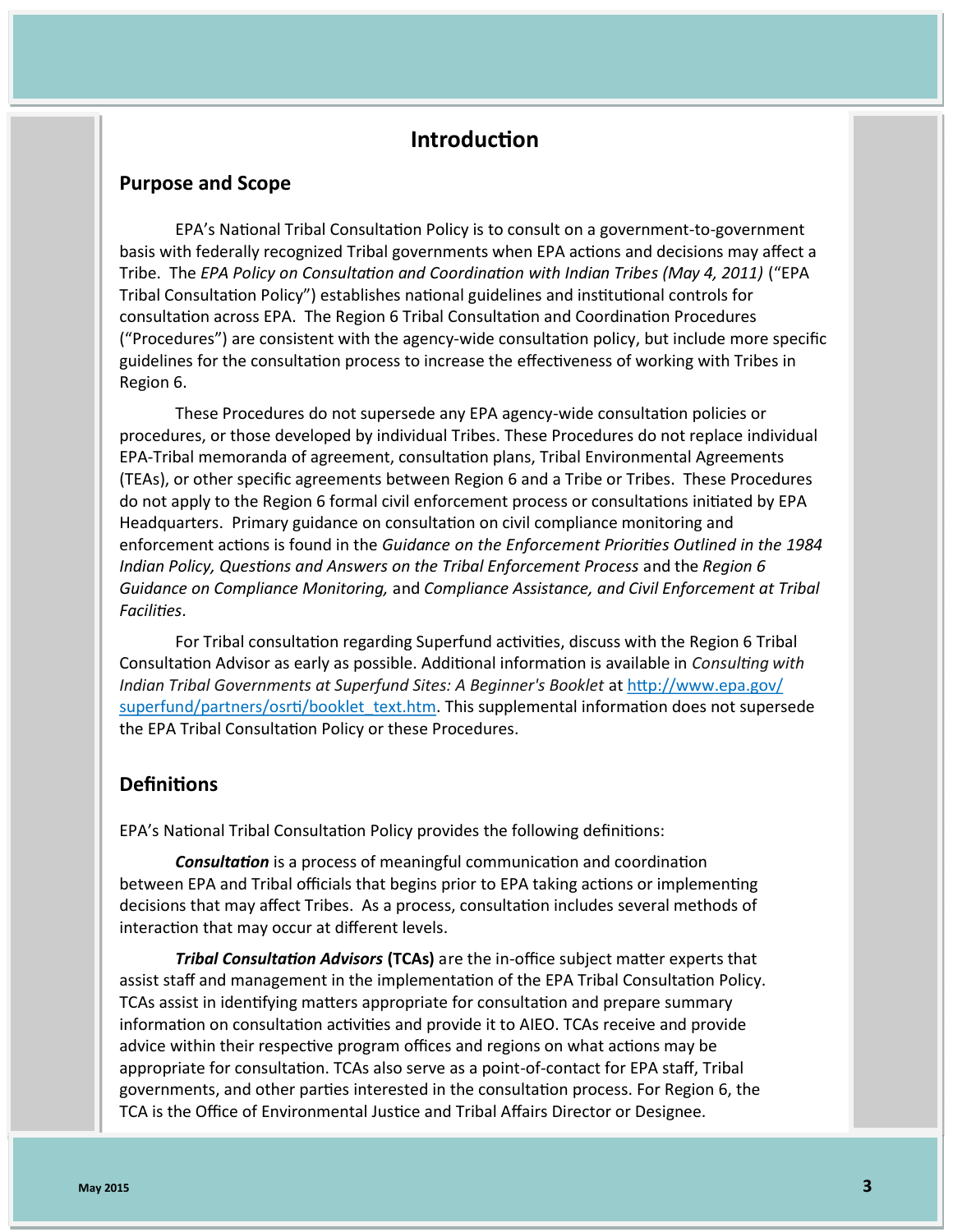# **1. The Consultation Process**

Tribal Consultation may commence when Tribal officials request consultation as well as when EPA identifies matters appropriate for consultation. EPA honors the Tribal government's request with consideration of the nature of the activity, past consultation efforts, available resources, timing considerations, and all other relevant factors. The appropriate level of interaction initiated by Region 6 is determined by past and current practices, with adjustments made as needed consistent with the EPA Tribal Consultation Policy.

#### **1.1 Identification Phase**

During the identification phase, EPA identifies activities that may be appropriate for consultation. The identification phase should include a determination of the complexity of the

activity, its potential implications for Tribes, and any time and/or resource constraints relevant to the consultation process. This phase should also include an initial identification of the potentially affected Tribe(s).

A wide range of EPA Region 6 activities are appropriate for consultation under the EPA Tribal Consultation Policy. Regional activities may include the development of regulations, rules, permits, guidance documents, policies, directives, budget and priority planning development, legislative comments, civil enforcement and compliance monitoring actions, response actions and emergency preparedness, state or Tribal authorizations or delegations, and EPA activities in implementation of United States' obligations under an international treaty or agreement. The EPA Tribal Consultation Policy makes clear that certain actions, such as legislative comments and EPA's enforcement authorities, may be subject to policy and time constraints. EPA Region 6 defines "actions" as regulatory or policy decisions, but not necessarily every step taken within a decision-making process.

#### **1.1.2 Activities Not Subject to Consultation**

Routine administrative and staff-to-staff level interactions occur between EPA Region 6 and Tribal government employees on a regular basis. The EPA Tribal Consultation Policy is not intended to apply to these regular, ongoing interactions. These include grantee-project officer discussions, requests for publically available information, grant funding decisions, review of progress reports, programmatic evaluations with the Tribe and other routine communications. In addition, there are some areas of EPA Region 6's operations that are not appropriate for consultations. These include strictly internal Agency operations (activities and decisions related to staffing, personnel, and human capital management; oversight of contractor performance under Agency-issued contracts; administration of the Agency's working capital funds, etc.). This also includes areas where the Agency lacks discretion (e.g., congressionally mandated time lines, actions, or other requirements; Agency response to court orders; and privileged or confidential Agency activities).

#### **Tribal Consultation at EPA consists of four phases:**

- Identification
- Notification
- $\bullet$  Input
- Follow-up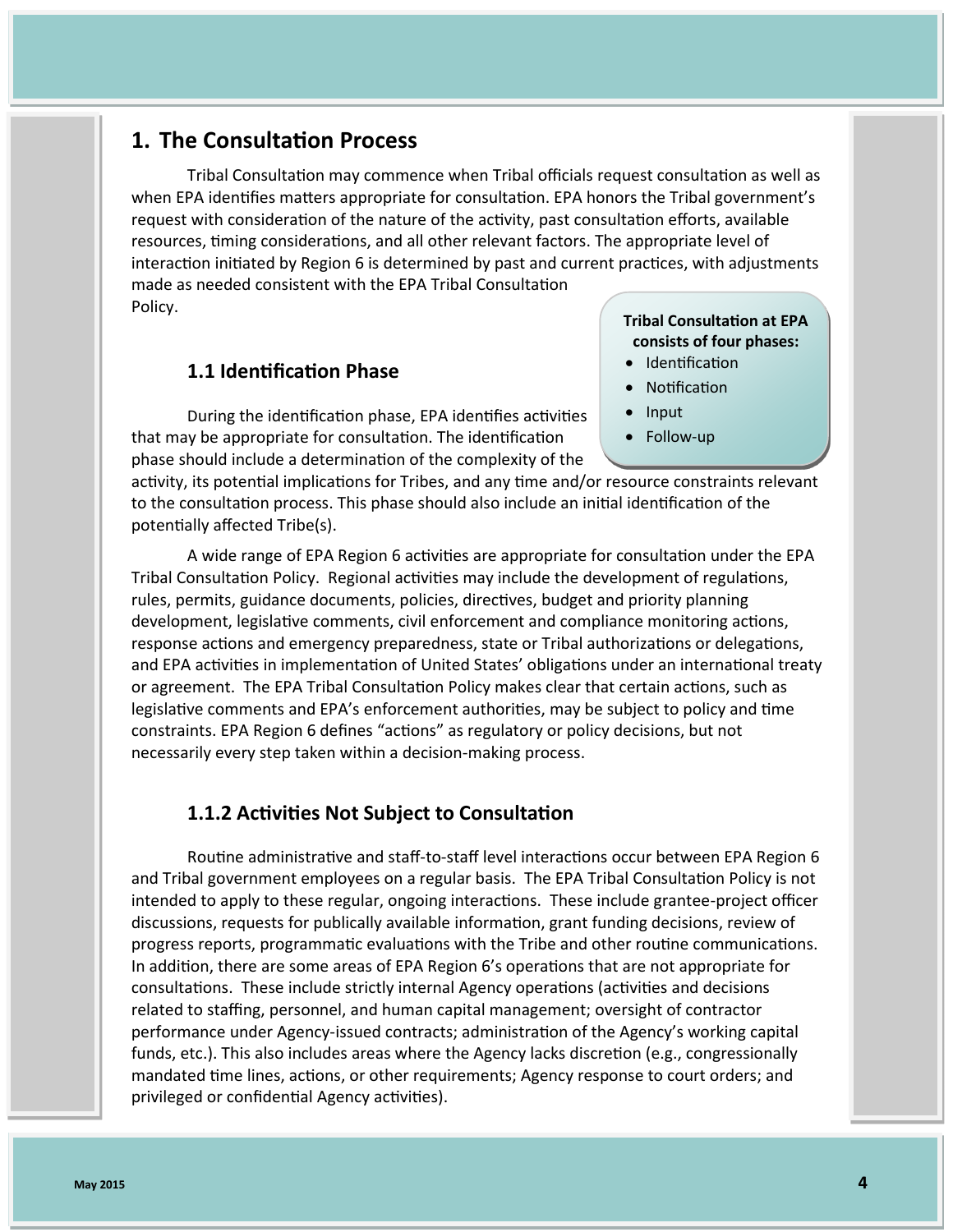# **1.2 Notification Phase**

Once the appropriate EPA Region 6 Division and TCA determine that consultation is warranted, EPA Region 6 shall send a letter to the appropriate Tribal government(s) either offering to consult or initiating consultation. The notification phase should precede any public comment period associated with the proposed action by at least 30 days. EPA Region 6 strives to notify a Tribe or Tribes of the opportunity to consult as early as possible to enhance meaningful discussion.

#### **1.2.1 EPA Consultation Outreach**

Once the appropriate EPA Region 6 Division and TCA determine that an action may affect a Tribe(s), EPA Region 6 shall send a letter notifying Tribal government(s) of the opportunity to consult with EPA.

*Invitations To Consult (Notification):* Working with the TCA, the appropriate Division/ program staff will draft an invitation letter to the Tribal leader(s) for the Division Director's signature, with the TCA's concurrence.

#### **The letter should:**

- Be addressed to the Tribal Leader, with a copy to the Tribe's program staff, and bcc to the appropriate Division and the TCA;
- Be signed by the appropriate Division Director or the Regional Administrator;
- Describe the issue at hand clearly, avoiding or clearly defining legal and technical terms and acronyms;
- Provide maps, technical data, and other explanatory or supporting information as appropriate and available;
- Relay process timelines and schedule considerations;
- Identify the EPA Region 6 point of contact whom the Tribe may contact to seek additional information;
- Request that the Tribe(s) respond in writing to the Division or TCA, within a specified timeframe indicating whether or not the Tribe(s) wants to pursue consultation and indicate that if no response is received, EPA will assume the Tribe has declined consultation;
- If appropriate, request the Tribe(s) identify an official representative who will serve as the Tribal point of contact for planning the consultation and/or coordination activities and authority to speak on behalf of the Tribe during the consultation, if not Tribal leadership;
- Include summary factsheet with brief statement of action to enable Tribal environmental staff to brief Tribal leadership as appropriate.

*Response To Request For Consultation***:** In cases where a Tribe has addressed a letter to the Regional Administrator requesting consultation, the appropriate Division/program staff, in coordination with the TCA, will draft a response letter for the Regional Administrator's signature. The Division should circulate that letter for review, comment and concurrence by the TCA, External Affairs and the appropriate Division Director, and Office of Regional Counsel.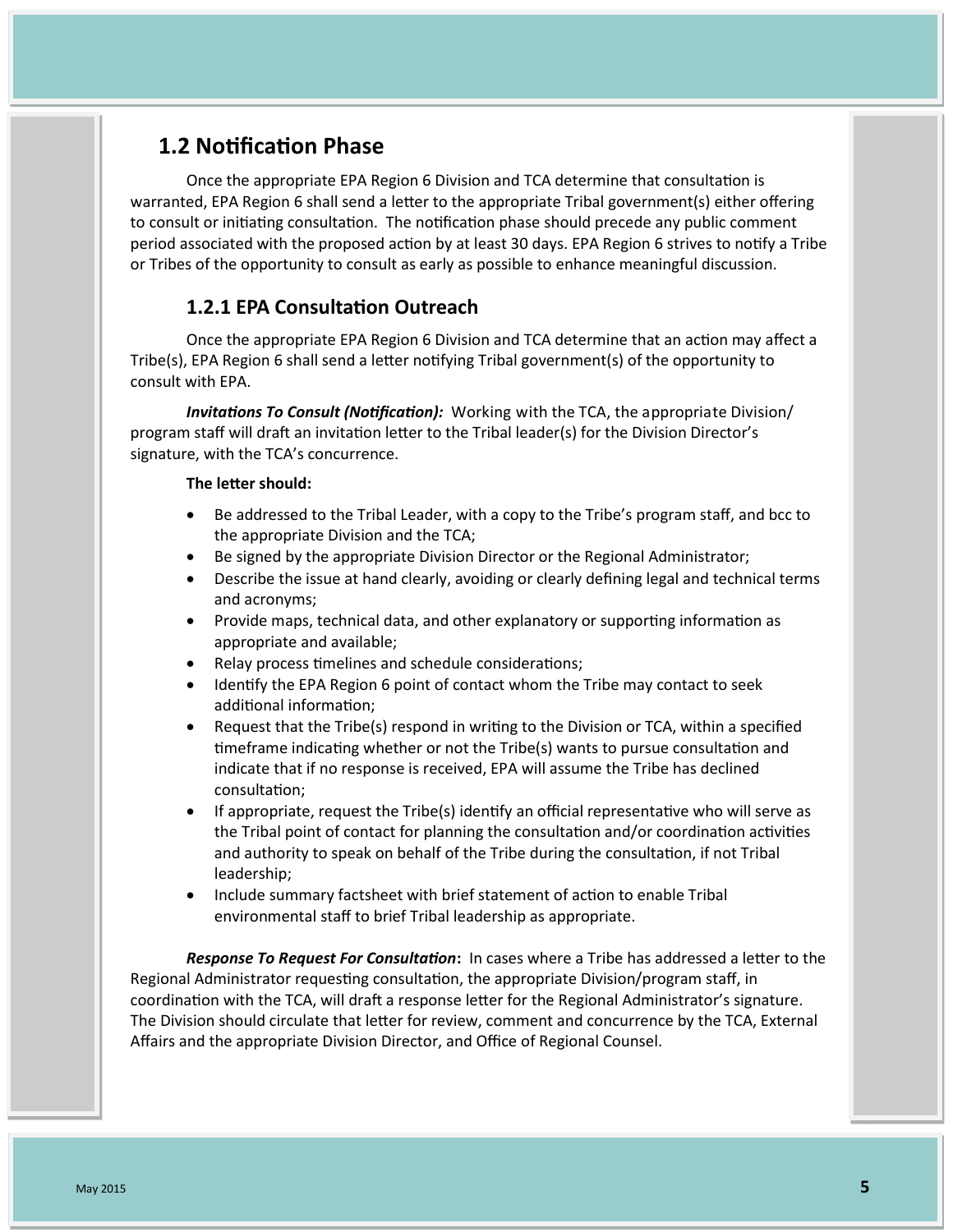#### **The letter should:**

- Be addressed to the Tribal Leader with a copy to the Tribe's program staff (e.g. Environmental Director);
- Have the concurrences of the TCA, OEJTA Director, Division Director, External Affairs and the Regional Counsel;
- Be signed by the Regional Administrator;
- If requested, provide maps, technical data, and other explanatory or supporting information as appropriate and available;
- Relay process timelines and schedule considerations;
- Identify the EPA Region 6 point of contact whom the Tribe may contact to seek additional information;
- If appropriate, request that the Tribe (s) identify an official representative who will serve as the Tribal point of contact for planning the consultation and/or coordination activities and may also be able to speak on behalf of the Tribe during the consultation, if not Tribal leadership

### **1.2.2 Consultation with Small Number of Tribes**

When EPA Region 6 has determined that consultation is appropriate and that more than one Tribe may be affected, the appropriate Division and TCA shall work together to develop an approach to consultation. The same protocol above will be applicable in addition to terms to be negotiated, depending on available resources, which may include:

- Whether the consultation will be conducted in a meeting, conference calls, or other appropriate interactions depending upon specific circumstances involved;
- The timing and location (s) of the interactions;
- The overall goal or desired outcome of the consultation for each party;
- What issues related to the proposed action will be the focus of the consultation;
- Representatives that will participate on behalf of EPA Region 6 and the Tribe; and
- Timetable for the consultation (e.g., start and end dates of the consultation period, anticipated meeting dates, and other dates relevant to the EPA action such as public comment periods).

### **1.2.3 Consultation with All or Large Number of Tribes**

When a larger group of Tribes or all Tribes in EPA Region 6 could potentially be affected by an action, a notification letter engaging those Tribes in consultation is extended to the large group of Tribes or all Tribes in EPA Region 6 in accordance with section 1.2.1 above. EPA Region 6 will work to ensure consultations carried out with all or a large number of Tribes are done in a mutually agreeable and meaningful method, including but not limited to centralized locations in areas close to many of the Tribes.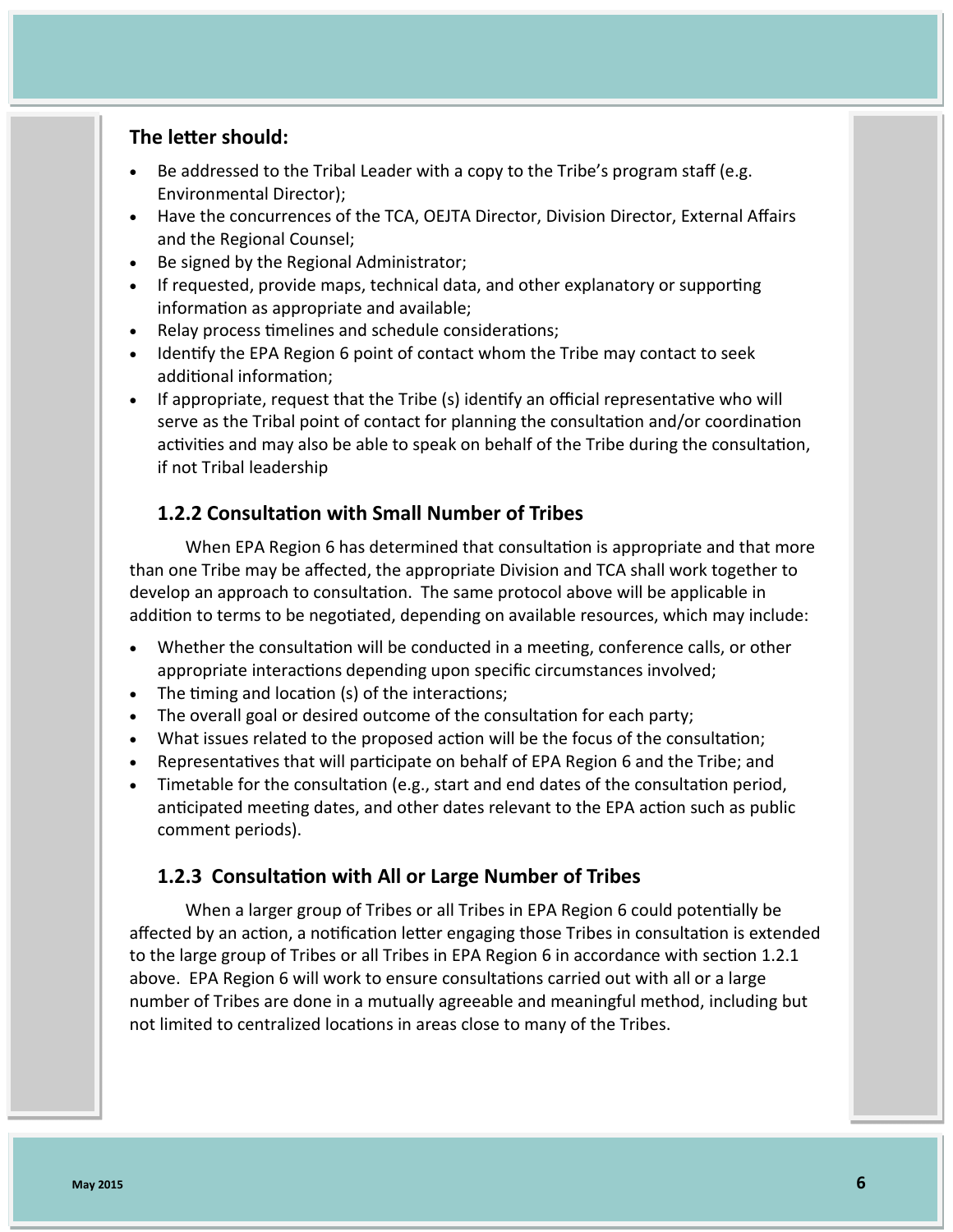# **1.2.5 If a Tribe(s) Declines to Consult**

If a Tribe(s) indicates it does not wish to consult on a particular matter, EPA consultation efforts are normally concluded. This does not relieve EPA Region 6 of any trust responsibility it may have or the obligation to reinitiate consultation efforts in the future if changes warrant such action.

The TCA will enter the relevant data into the Tribal Consultation Opportunities Tracking System (TCOTS) for tracking purposes. Enforcement and compliance issues where a Tribe is a respondent will not be entered in TCOTS .

# **1.3 Input Phase**

During the Input Phase, tribes provide input to EPA Region 6 on the consultation matter. This phase may include a range of interactions including written and oral communications including exchanges of information, phone calls, meetings, and other appropriate interactions depending upon the specific circumstances involved.

## **1.3.1 Coordination**

Working in coordination with the TCA, regional and Tribal staff discuss consultation meeting logistics such as location, date, time, agenda items and expected attendees from EPA and the Tribe. Additionally, information needs related to the issue being consulted on should be identified, such as the dissemination of technical documents such as maps or monitoring data, legislative notices, judicial decisions or orders, and other relevant information. Informal outreach like websites, webinars, Tribal organizational meetings and Tribal conferences may be used to further discussions of issues as part of the consultation process to ensure Tribes have adequate information to formulate a position; however, such informal communications do not constitute or substitute for consultation with Tribal governments. There may also be occasions where EPA Region 6 coordinates with other EPA

regions on consultations with Tribes that may have concerns across more than one region.

### **1.3.2 Consultation**

Open dialogue between the Region and the Tribe(s) is expected during the input phase. Technical staff from the Region may also be available to answer questions directly from Tribal leadership during the consultation.

Following the initial consultation meeting

#### **During Consultation EPA Region 6 and the Tribe:**

- Discuss how the action originated;
- Discuss how the Tribe may be impacted;
- Identify any technical and/or funding assistance that the Region may be able to provide, if relevant;
- EPA listens to the input from the Tribe and considers effects of the proposed action through a meaningful dialogue with Tribal leadership and

and to the extent allowed by law, EPA Region 6 will take Tribal comments and concerns under consideration and work to address these issues. This may include the need to undertake subsequent rounds of consultation to address unresolved questions, provide additional technical information, update the Tribe on significant changes in the originally proposed activity, or to address new issues that may arise.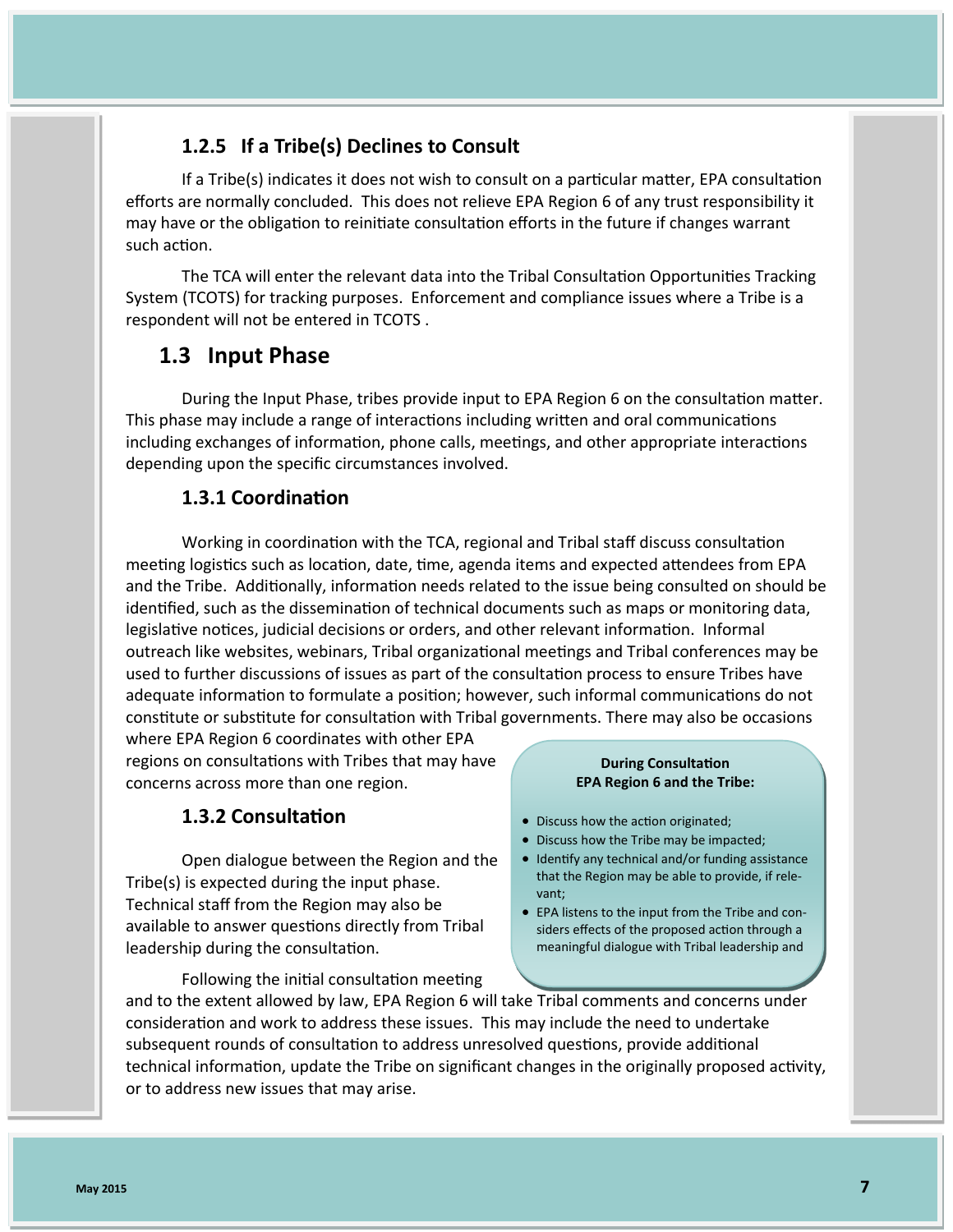# **1.4 Follow-Up Phase**

During the follow-up phase, EPA Region 6 provides feedback to the Tribe(s) involved in the consultation to explain how their input was considered in the final action.

#### **1.4.1 Considering Tribal Input**

The Division Director and staff, in collaboration with the TCA and Office of Regional Counsel, will consider the Tribal input, weighing how program decisions can or should address the concerns raised by a Tribe or Tribes. To the fullest extent allowed by law and policy, EPA Region 6 will incorporate the input of the Tribe(s).

# **1.4.2 Responding to Tribal Concerns and Closing out the Consultation Process**

A written response to the concerns raised by the Tribe(s) during consultation should be drafted by the Division, with concurrence by the TCA and the Office of Regional Counsel (if necessary), and signed by the appropriate Division Director, or the Regional Administrator when appropriate. For consultations requiring subsequent meetings, the written response will identify any follow up action items resulting from the meeting. The response letter will explain how EPA Region 6 considered the input from the Tribe(s) in its final decision.

For issues or concerns that are beyond the scope or subject matter of the consultation, a response acknowledging the issues or concerns should be included. This response letter will be sent to the Tribal leader or the Tribe's designated representative for the consultation, with a copy to the TCA.

# **2. Documentation and Reporting**

## **2.1 Division**

The Division Lead maintains digital and paper project or site files for each consultation, which may include:

- Letters or emails inviting Tribe(s) to consult and responses from Tribe(s) or follow-up actions by EPA Region 6;
- Consultation schedule, fact sheets, issues list, agenda for consultation meeting(s);
- Notes from any meetings, conference calls, webinars, or video conferences, including names of all participants for the Tribe(s) and EPA Region 6;
- EPA Region 6's written responses to concerns raised by the Tribe(s) throughout the consultation process; and
- Close out letter(s) explaining EPA Region 6's final decision on consultation.

Digital copies of all consultation correspondence shall also be stored in the EPA Region 6 Tribal Consultation folder located on the regional share drive.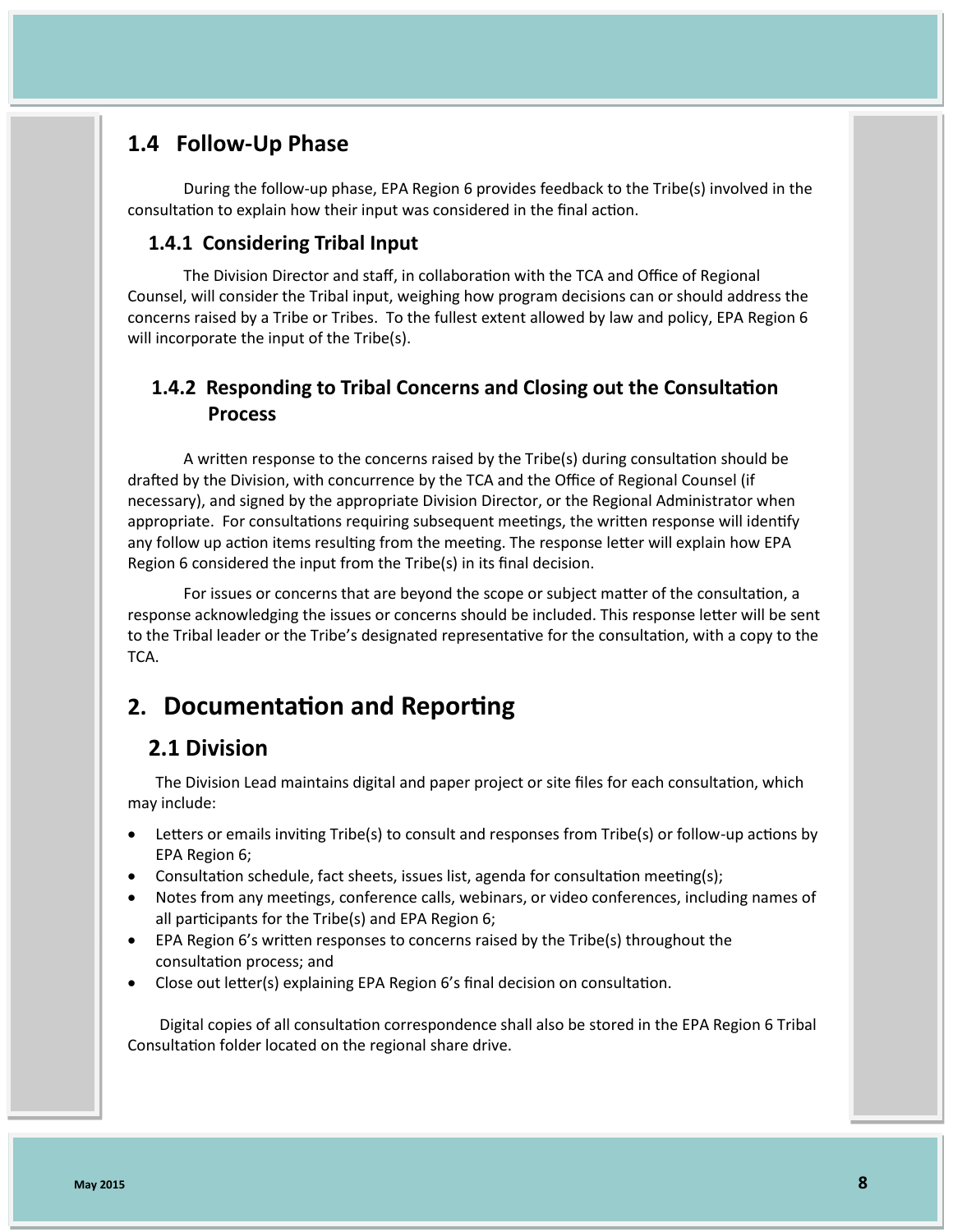#### **2.2 Required Reporting**

As outlined in the EPA Tribal Consultation Policy, EPA American Indian Environmental Office (AIEO) submits annual progress reports to the Office of Management and Budget in June of each year on the status of the consultation process and actions on which consultation occurred, as well as plans for consultation on Agency actions in the coming year.

To facilitate submission of the annual progress reports, EPA Region 6 is required to provide a report of anticipated consultations by October 1 and April 1 of each year using the Tribal Consultation Opportunities Tracking System. This requirement is pursuant to the November 5, 2009 Presidential Memorandum directing all executive departments and agencies to develop a detailed plan of action to implement Executive Order 13175, Consultation and Coordination with Indian Tribes. Tribal consultations will be entered in the Tribal Consultation Opportunities Tracking System (TCOTS) by the TCA and tracked accordingly until conclusion of the consultation<sup>1</sup>. The TCA will also maintain internal records for consultation invitations not accepted by the Tribe(s) but that were offered. Each EPA Region 6 Division that participates in consultation activities must provide (in a form to be agreed upon by the Division Director and TCA) a list of potential or projected consultations to the TCA by September 1 and March 1 of each year. After management review and approval, the TCA submits the semi-annual consultation plans to AIEO.

# **3. Historical or Archaeological Resources**

These procedures do not govern or necessarily relate to consultations that may occur with a Tribe pursuant to other statutes regarding historical or archaeological resources. For example, consultations pursuant to Section 106 of the National Historic Preservation Act of 1966 (NHPA) will be conducted in accordance with the requirements of that statute and implementing regulations. EPA understands that consultations under NHPA or other laws such as the Native American Graves Protection and Repatriation Act of 1990 or the National Environmental Policy Act (NEPA) may have requirements that overlap with a consultation under the EPA Tribal Consultation Policy. In these instances, EPA program staff should also work with the Region 6 Tribal law advisor/cross-cutting law attorney to ensure that Tribal consultations are conducted in a way that ensures compliance with any additional federal statutory requirements for protected resources.

 $1$  Certain compliance monitoring and enforcement activities are not included in TCOTs.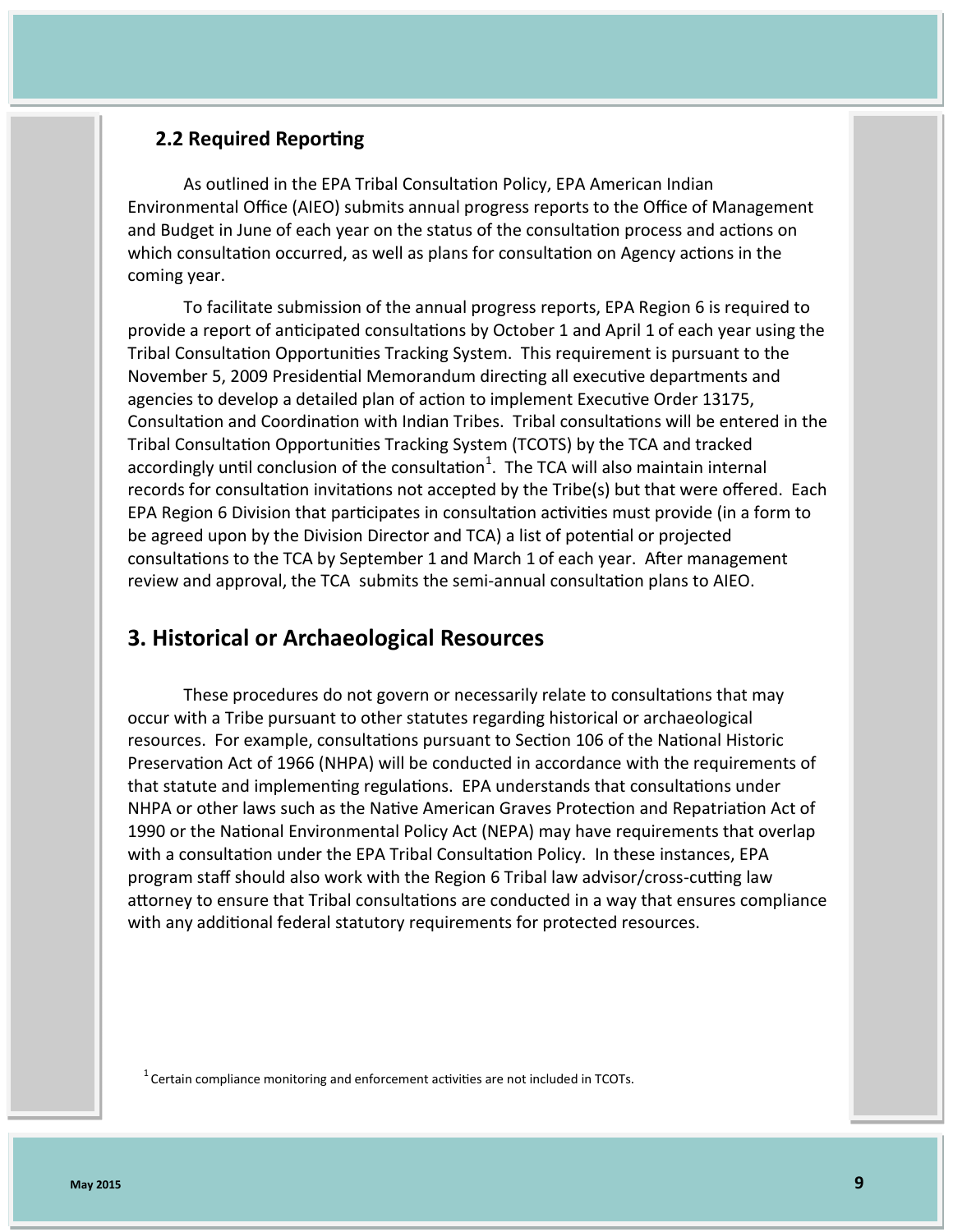# **Region 6 Consultation and Coordination Process**